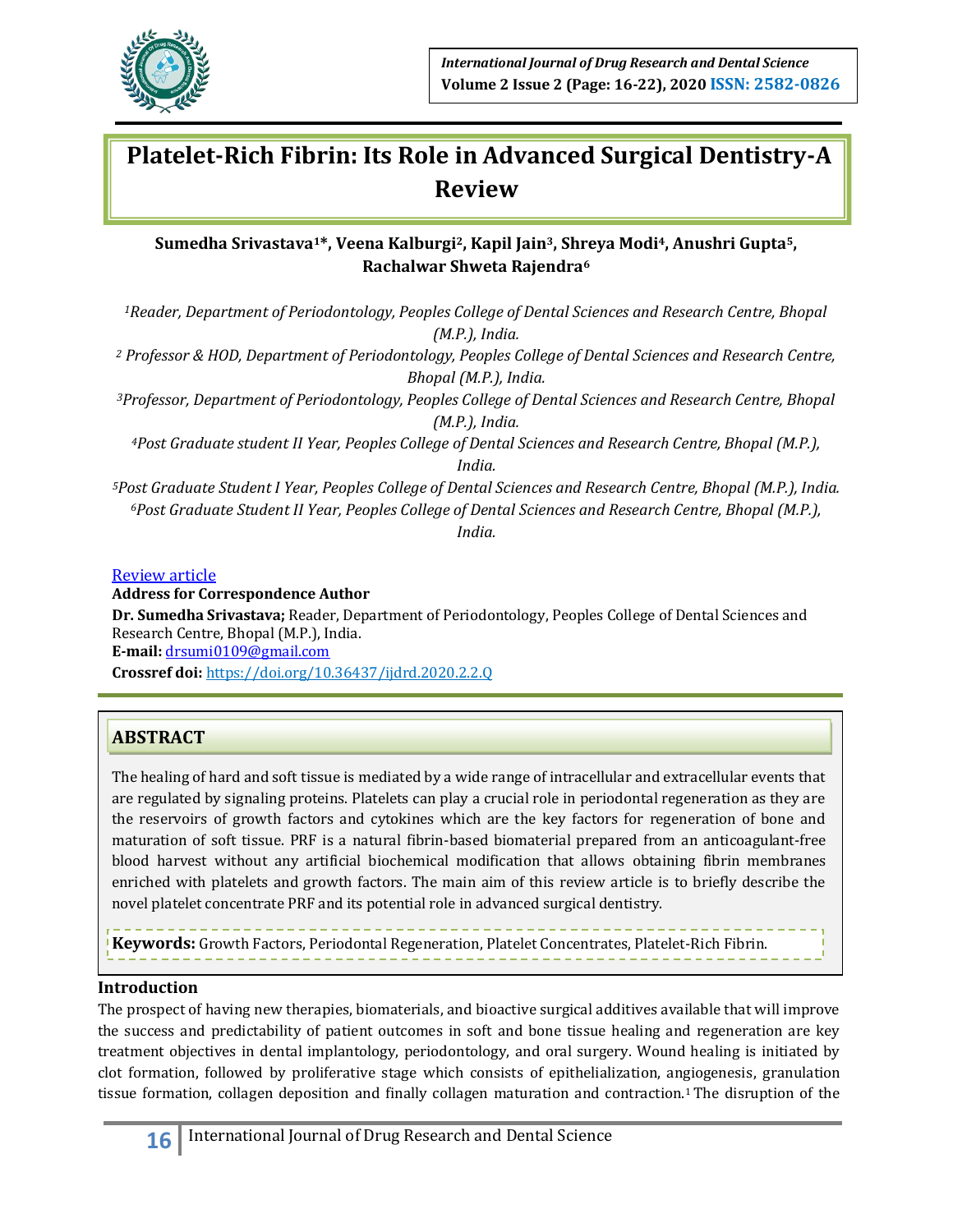

vasculature during wound healing leads to fibrin formation, platelet aggregation, and release of several growth factors into tissues from platelets through molecular signals which are primarily mediated by cytokines and growth factors.<sup>2</sup> There is evidence that the presence of growth factors and cytokines in platelets play key roles in inflammation and wound healing.<sup>3</sup> This has led to the idea of using platelets as therapeutic tools to improve tissue repair particularly in periodontal wound healing. Platelet Rich Fibrin (PRF), a patient blood-derived and autogenous living biomaterial are increasingly being investigated and used worldwide by clinicians as an adjunctive autologous biomaterial to promote bone and soft tissue healing and regeneration. The gold standard for in vivo tissue healing and regeneration requires the mutual interaction between a scaffold (fibrin matrix), platelets, growth factors, leukocytes, and stem cells.<sup>4</sup> These key elements are all active components of PRF and are involved in the key processes of tissue healing and regeneration, including cell proliferation and differentiation, extracellular matrix synthesis, chemotaxis, and angiogenesis (neovascularization)5. PRF is superior to other platelet concentrates like PRP due to its ease and inexpensive method of preparation and also it does not need any exogenous compounds like bovine thrombin and calcium chloride. It is advantageous than autogenous graft because an autograft requires a second surgical site and procedure.

Thus, PRF has emerged as one of the promising regenerative materials in the field of periodontics. This review article explains the novel platelet concentrate PRF, its preparation, clinical applications and benefits, and drawbacks over other biomaterials.

### **What is PRF?**

PRF is an autologous fibrin-based (membrane, matrix, or scaffold), living biomaterial, derived from human blood,<sup>6</sup> also referred to as an optimized blood clot.<sup>7</sup> In essence, PRF is a natural (autologous) composite biomaterial, consisting of fibrin, platelets, growth factors, and various cell types including leukocytes and stem cells. The blood concentrate which is obtained after centrifugation has three distinct layers: a red blood cell (RBC) base at the bottom, a PRF clot in the middle, and an acellular plasma (platelet-poor plasma [PPP]) supernatant layer at the top. The PRF clot is composed of two main parts observable with the naked eye: a fibrin yellow portion, constituting the main body, and a red portion located at the end of the clot (full of RBCs). Between these two areas, a whitish layer ''buffy coat'' can be observed with the naked eye. PRF can be used directly as a clot, or after compression, as a membrane or plug. Alternatively, the supernatant can be aspirated from the vacutainer (i-PRF) and used in injectable form.

The purpose of PRF technology is to extract essential elements from patients' blood samples, that could be used to improve healing, promote tissue regeneration, and to prepare it in a clinically usable form as a membrane (A-PRF, L-PRF or CGF) or injectable liquid (i-PRF). The key elements are the fibrin (serving as a supporting matrix), the platelets (rich in growth factors), and cells (mostly the various populations of leukocytes, and stem cells for their antibacterial, neo-vascularization and regenerative properties).<sup>8</sup> The three-dimensional fibrin membrane creates the scaffold for cells to function optimally during healing and regeneration. The fibrin matrix contains the platelets, leukocytes, growth factors and stem cells that act in synergy to stimulate, improve and accelerate tissue healing and to regenerate soft or bone tissue, including cell proliferation and differentiation, extracellular matrix synthesis, chemotaxis, and angiogenesis.<sup>4</sup> The purpose of the PRF membrane is to connect the various elements within the fibrin matrix with local tissues (bone and soft tissue), to accelerate neo-angiogenesis thereby enhancing healing and regeneration.

## **Historical Background**

One of the latest innovations in advanced surgical dentistry is the use of platelet concentrates for in vivo tissue engineering applications. Two types of such platelet concentrates are available: (1) platelet‐rich plasma (PRP)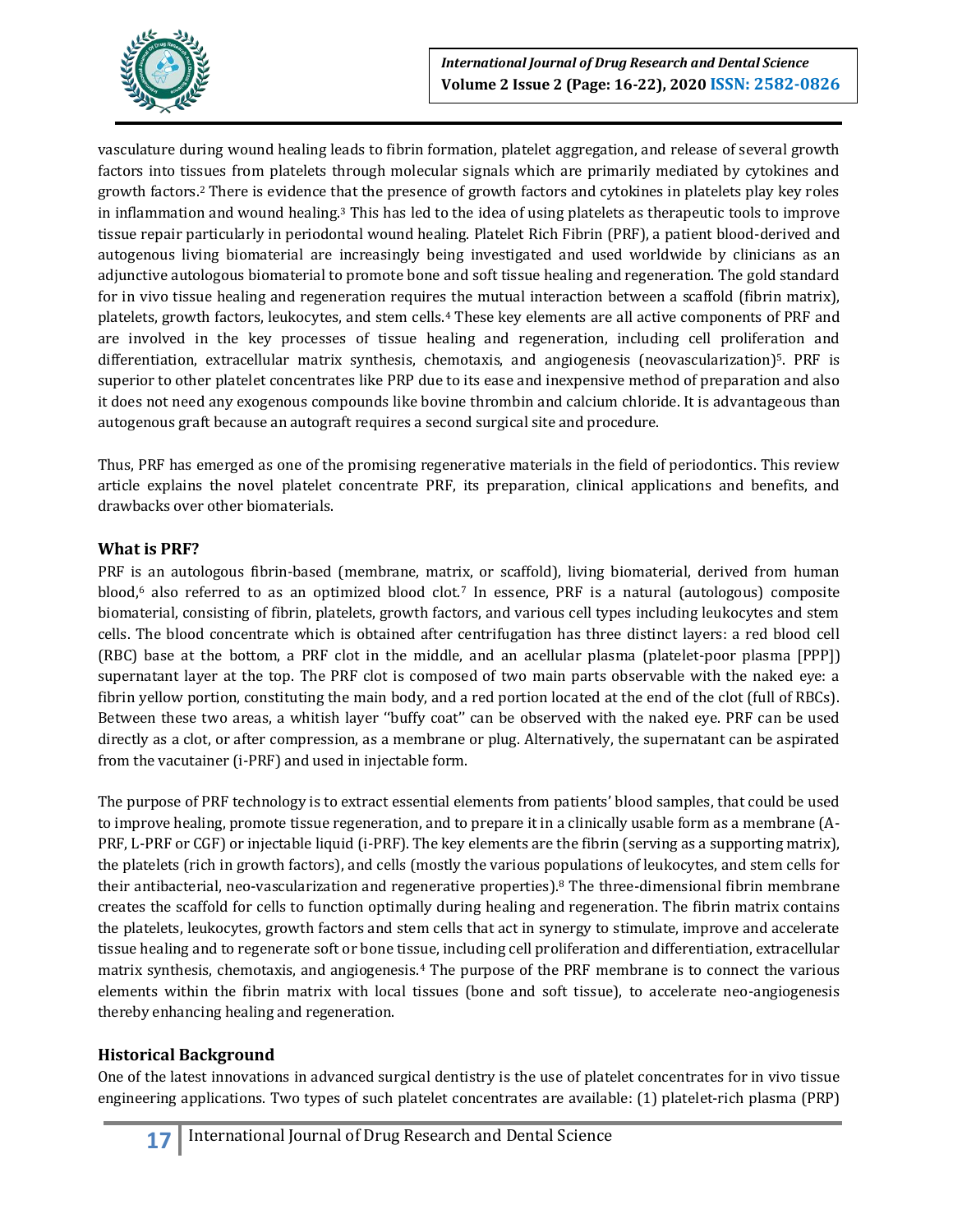

and (2) platelet-rich fibrin (PRF). These are a concentrated suspension of growth factors found in platelets that act as bioactive surgical additives when applied locally to induce wound healing.<sup>9</sup> Whitman et al.<sup>10</sup> in 1997 introduced, the use of PRP in oral surgical procedures proved to enhance cellular proliferation but also carried potential risk due to the generation of antibodies against factors V, XI, and thrombin, leading to coagulopathies that may endanger life. In 2006, Choukroun and co-workers developed a novel technique with the aim of simplifying the PRP preparation protocol and to eliminate Xeno factors (bovine thrombin).<sup>11</sup> This led to the socalled "second generation platelet-derived biomaterials" designated as platelet-rich fibrin (PRF) or Choukroun's PRF.

Choukroun's PRF is derived from the patient's own blood and contains a variety of blood cells — including platelets, B- and T-lymphocytes, monocytes, stem cells, and neutrophilic granulocytes — as well as growth factors.<sup>12</sup> Choukroun modified his PRF to produce A-PRF (leukocyte-enriched, advanced type) and i-PRF (injectable PRF)13, <sup>14</sup> by reducing the centrifuge speed; leukocyte infiltration into the red blood cell fraction is minimized. Both A-PRF and i-PRF preparations are characterized by platelets, leukocytes and circulating stem cells, and endothelial cells concentrated in the fibrin clot. Leukocytes are enriched in A-PRF<sup>14</sup> and L-PRF15, to exploit their antibacterial and osteoconductive activity.

## **Classification of Platelet Concentrates**

Recently a full classification of platelet concentrate technologies was suggested<sup>16</sup> that allowed classifying the main available techniques in 4 families depending on their leukocyte content and fibrin architecture:

- A. Pure Platelet-Rich Plasma (P-PRP) Liquid suspension without leukocytes before activation. (Can be activated and transformed into a gel form — P-PRP gel).
- B. Leukocyte- and Platelet-Rich Plasma (L-PRP) Liquid suspension with leukocytes before activation. (Can be activated and transformed into a gel form — L-PRP gel).
- C. Pure Platelet-Rich Fibrin (P-PRF) (i.e. Fibrinet) Solid fibrin material without leukocytes.
- D. Leukocyte- and Platelet-Rich Fibrin i.e. Choukrouns PRF; Advanced PRF, (A-PRF), and injectable i-PRF; L-PRF; and Concentrated Growth Factors (CGF) — Solid fibrin material with leukocytes.

## **Protocols for Platelet-Rich Fibrin Preparation Blood Drawing**

A major advantage of PRF is that it has a simple preparation protocol. Blood is drawn from the patient using a sterile 10 ml vacutainer just before or during surgery. The tubes with collected blood samples are immediately (within 2 minutes after collecting the blood sample) placed in the centrifuge and processed using a single centrifugation step. The clinical success of the PRF protocol is dependent on a quick collection of blood and its transfer to the centrifuge because blood will automatically start to coagulate after 1-2 minutes and make it difficult to obtain the required clot quality. <sup>17</sup> Failure to accomplish the quick preparation of PRF could cause a diffuse polymerization of fibrin, which is not ideal for tissue healing.

## **Centrifugations**

The tubes should always be balanced by opposing two tubes to equilibrate the centrifugation forces and to prevent vibrations during the centrifugation process. At the end of the centrifugation spin, the caps for A-PRF or L-PRF (not i-PRF) are removed and the tubes placed in a sterile tube holder. The blood sample with the clot is allowed to rest/mature for approximately 4-8 minutes before extracting the clot from the tube. The centrifugation process activates the coagulation process and separates the blood sample into three different layers: an acellular plasma at the top of the tube; a strongly polymerized fibrin clot is formed in the middle; and blood cells (red corpuscle base) are gathered at the bottom of the tube.18, <sup>19</sup>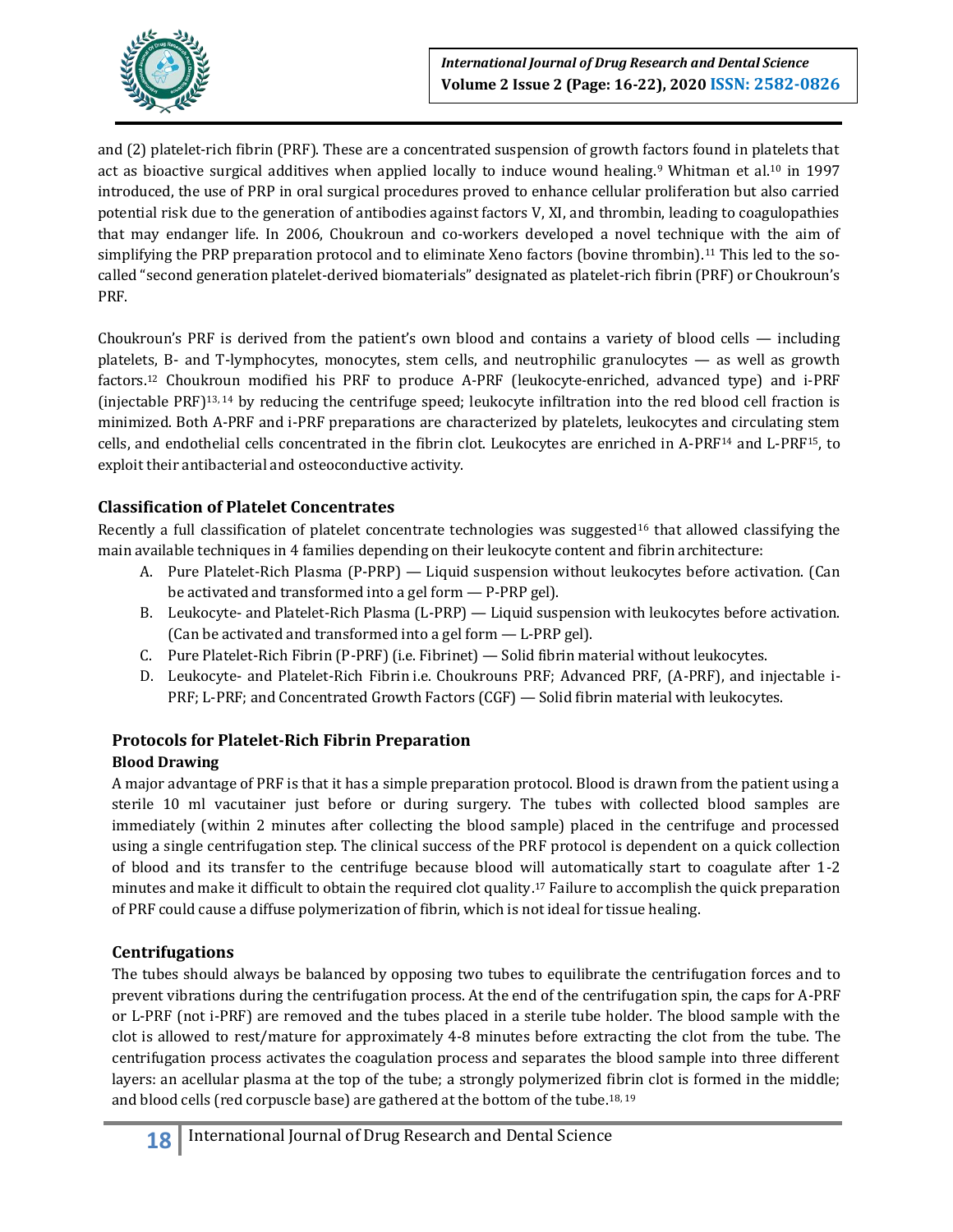

# **Currently Used Centrifugation Protocols**

- Original Choukroun's PRF protocol (standard protocol): 3,000 rpm/10 minutes.
- $\bullet$  Dohan Ehrenfest's group (leukocyte- and platelet-rich fibrin [L-PRF]): 2,700 rpm/12 minutes.
- $\div$  Choukroun's advanced PRF (A-PRF), enriched with leukocytes: 1,300 rpm/8 minutes.
- Choukroun's i-PRF (solution/gel): 700 rpm/3 minutes.

## **Uses of Platelet Rich Fibrin in Advanced Surgical Dentistry**

A form of PRF i.e fibrin plug or membrane is used as a filler material in extraction sockets to prevent complications and to enhance socket healing. PRF can also be used as a protective barrier membrane to seal off and promote healing of oroantral communications following extractions; to close a palatal connective tissue harvesting site; or as sole grafting material in the sinus floor elevations or as a Vestibuloplasty wound bandage.20,21 PRF (membrane or liquid) can be added or mixed to bone substitutes like xenograft or biphasic calcium phosphate (BCP) to enhance the formation of new bone.<sup>22</sup>

## **Periodontal Regeneration**

Local application of growth factors promotes periodontal regeneration and healing. Yuchao et al.<sup>23</sup> showed that the use of PRF as the sole grafting material to be an effective modality of regenerative treatment for periodontal intrabony defects. PRF could serve as a resorbable membrane for guided bone regeneration, preventing the migration of nondesirable cells into a bony defect and providing a space that allows the immigration of osteogenic and angiogenic cells, and permits the underlying blood clot to mineralize. The concept of "natural bone regeneration" was proposed by Simonpieri et al.<sup>24</sup> which includes regeneration of gingival tissue and bone volume through PRF membrane.

#### **Sinus Lift**

A sinus floor elevation is a technique to increase the residual bone height of the posterior edentulous maxilla. PRF can be used in sinus lift procedures in two ways, either as fragments mixed with different bone substitutes like autogenous bone graft, xenogeneic, allogeneic, and some artificial materials or as a sole filling material.<sup>25</sup>

#### **Gingival Recession**

Coronally advanced flap procedure with sub-epithelial connective tissue is the most predictive plastic procedure. Recently, PRF has been used along with conventional order to improve the efficiency of the root coverage treatments and reduce the morbidity of the techniques. Aroca et al.,<sup>26</sup> stated that use of PRF membrane cause an increase in the width of keratinized gingival at the test sites at 6 months compared to the modified coronally advanced flap alone.

#### **Perio-Endo Lesions**

Perio‐endo lesions develop by either periodontal lesion spreading apically with an already existing periapical lesion or an endodontic lesion combining with an existing periodontal lesion. The prognosis of a true combined perio‐endo lesion is poor or even hopeless, especially if it is chronic in nature. The prognosis of such affected tooth can be improved by increasing the bony support through bone grafting and guided tissue regeneration and the application of polypeptide growth factors to the surgical wound.<sup>27</sup> El-Sharkawy et al.<sup>28</sup> suggested the administration of PRF along with tissue regeneration methods for the repair of intrabony defects, furcations, and periapical cystic cavities.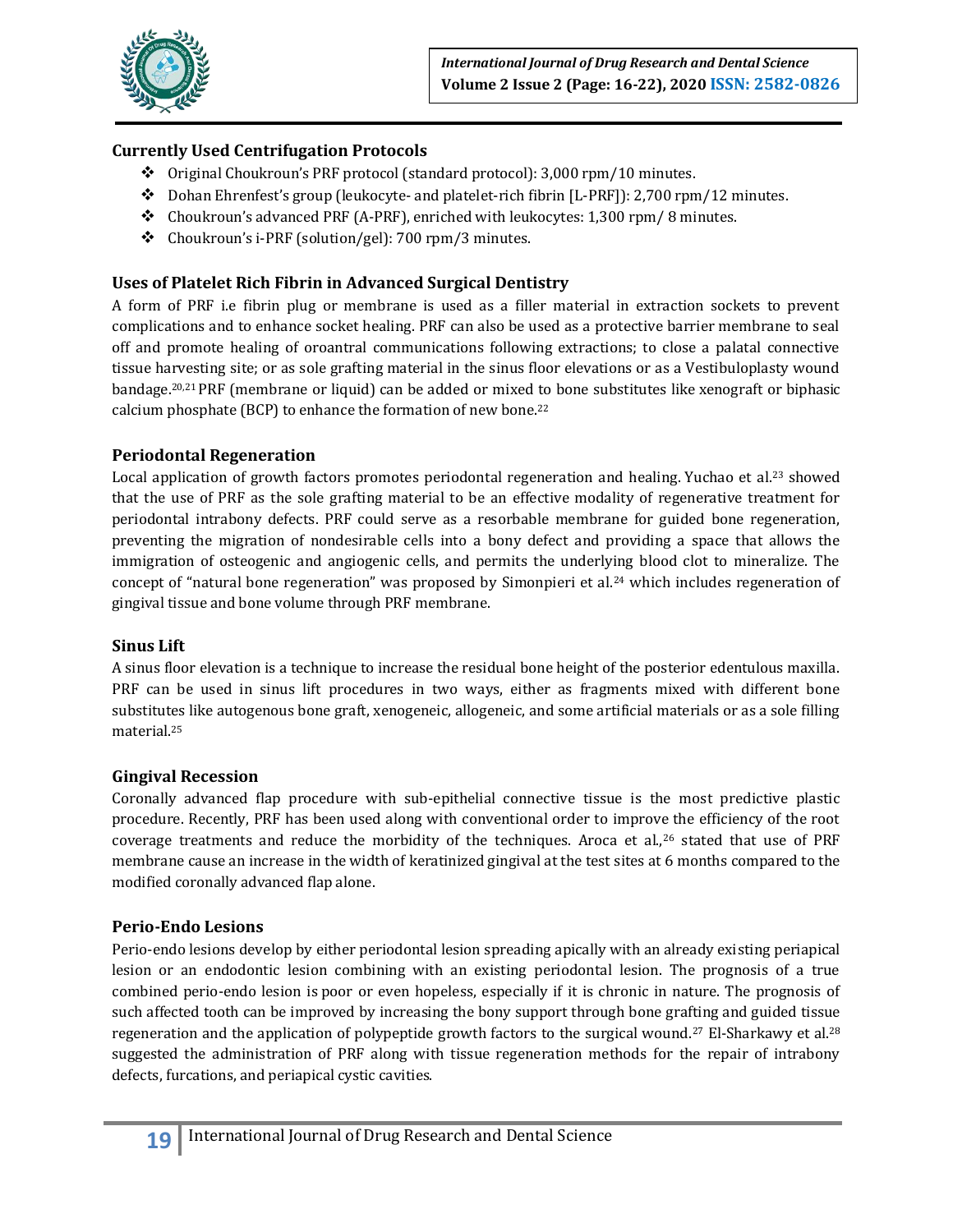

# **Drawbacks of PRF**

The main shortcoming of PRF is its preparation and storage.<sup>29</sup> The clinical benefit of PRF depends on the time interval between the speed of handling between blood collection and centrifugation as PRF is prepared without adding any anticoagulants. Also, PRF membrane is used immediately after preparation as it will shrink resulting in dehydration altering the structural integrity of PRF. Dehydration also results in the decreased growth factor content in PRF<sup>30</sup> and leukocyte viability will be adversely affected altering its biologic properties. PRF when stored in a refrigerator can result in the risk of bacterial contamination of the membranes. These limitations with the use of PRF can be circumvented by sticking onto a standard protocol for preparation and preservation.

## **Conclusion**

PRF by Choukroun's technique is a simple and inexpensive technique for the successful regeneration of periodontal tissues. The main advantage is that PRF preparation utilizes the patient's own blood reducing or eliminating disease transmission through blood. In the future more studies and clinical trials are needed to investigate potential applications of PRF in the field of periodontal regeneration and tissue engineering and to extend its clinical applications.

## **References**

- **1.** Agrawal M, Agrawal V. Platelet rich fibrin and its applications in dentistry—A review article. Natl J Med Dent Res 2014; 2:51-8.
- **2.** Deodhar AK, Rana RE. Surgical physiology of wound healing: a review. J Postgrad Med 1997; 43:52–6.
- **3.** Giannobile WV. Periodontal tissue engineering by growth factors. Bone 1996; 19(Suppl. 1):23S– 37S[. https://doi.org/10.1016/S8756-3282\(96\)00127-5](https://doi.org/10.1016/S8756-3282(96)00127-5)
- **4.** Kawase T. Platelet-rich plasma and its derivatives as promising bioactive materials for regenerative medicine: basic principles and concepts underlying recent advances. Odontology 2015; 103: 126-135[. https://doi.org/10.1007/s10266-015-0209-2](https://doi.org/10.1007/s10266-015-0209-2)
- **5.** Dohan Ehrenfest DM, Bielecki T, Mishra A, Borzini P, Inchingolo F, Sammartino G, Rasmusson L, Evert PA. In search of a consensus terminology in the field of platelet concentrates for surgical use: platelet-rich plasma (PRP), platelet-rich fibrin (PRF), fibrin gel polymerization and leukocytes. Curr Pharm Biotechnol. 2012; 13(7): 1131– 1137.
- **6.** Prakash S, Thakur A. Platelet concentrates: past, present and future. J Maxillofac Oral Surg 2011; 10: 45-49.<https://dx.doi.org/10.1007%2Fs12663-011-0182-4>
- **7.** Del Corso M, Dohan Ehrenfest DM. Immediate implantation and peri-implant Natural Bone Regeneration (NBR) in the severely resorbed posterior mandible using Leukocyte- and Platelet-Rich Fibrin (L-PRF): a 4-year follow-up. POSEIDO. 2013; 1(2): 109-16.
- **8.** Dohan Ehrenfest DM, Del Corso M, Diss A, Mouhyi J, Charrier JB. Three-dimensional architecture and cell composition of a Choukroun's platelet-rich fibrin clot and membrane. J Periodontol 2010; 81: 546-555.<https://doi.org/10.1902/jop.2009.090531>
- **9.** Kiran NK, Mukunda KS, Tilak Raj TN. Platelet concentrates: A promising innovation in dentistry. J Dent Sci Res 2011; 2:50‐61.
- **10.** Whitman DH, Berry RL, Green DM. Platelet gel: An autologous alternative to fibrin glue with applications in oral and maxillofacial surgery. J Oral Maxillofac Surg 1997; 55:1294‐9. [https://doi.org/10.1016/S0278-2391\(97\)90187-7](https://doi.org/10.1016/S0278-2391(97)90187-7)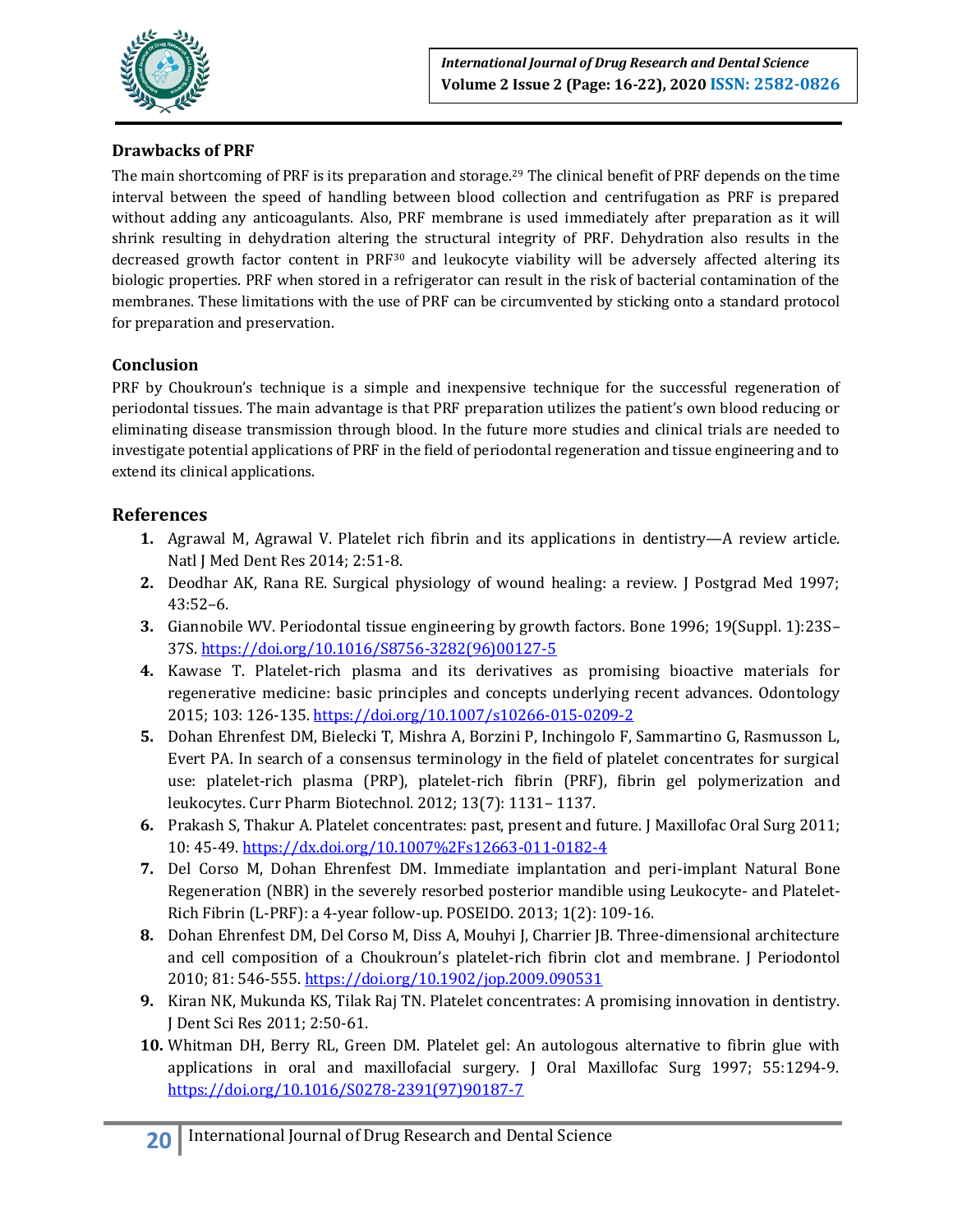

- **11.** Dohan DM, Choukroun J, Diss A, Dohan SL, Dohan AJ, Mouhyi J, Gogly B. Platelet-rich fibrin (PRF): A second- generation platelet concentrate. Part I: Technological concepts and evolution. Oral Surg Oral Med Oral Pathol Oral RadiolEndod 2006; 101: e37–44. <https://doi.org/10.1016/j.tripleo.2005.07.008>
- **12.** Perut F, Filardo G, Mariani E, et al. Preparation method and growth factor content of platelet concentrate influence the osteogenic differentiation of bone marrow stromal cells. Cytotherapy. 2013; 15:830–839.<https://doi.org/10.1016/j.jcyt.2013.01.220>
- **13.** Ghanaati S, Booms, P, Orlowska B, Kubesch A, Lorentz J, Rutowski J, Landes C, Sader R, Kirkpatric C, Choukroun J/ Advanced Platelet-Rich Fibrin  $(A-PRF) - A$  new concept for cell based tissue engineering by means of inflammatory cells. J Oral Implantol. 2014; 40(6): 679-689. <https://doi.org/10.1563/aaid-joi-D-14-00138>
- **14.** Choukroun J. Advanced PRF & i-PRF: platelet concentrates or blood concentrates? J Periodont Med Clin Pract. 2014; 1: 3.
- **15.** Dohan Ehrenfest DM. How to optimize the preparation of leukocyte- and platelet-rich fibrin (L-PRF, Choukroun's technique) clots and membranes: introducing the PRF Box. Oral Surg Oral Med Oral Pathol Oral Radiol Endod. 2010; 110(3): 275-8. <https://doi.org/10.1016/j.tripleo.2010.05.048>
- **16.** Dohan Ehrenfest DM, Rasmusson L, Albrektsson T. Classification of platelet concentrates: from pure platelet-rich plasma (P-PRP) to leucocyte- and platelet-rich fibrin (L-PRF). Trends Biotechnol 2009; 27:158–167.<https://doi.org/10.1016/j.tibtech.2008.11.009>
- **17.** Ali S, Bakry SA, Abd-Elhakam H. Platelet-rich fibrin in maxillary sinus augmentation: a systematic review. J Oral Implantol. 2015; 41(6):746-753. [https://doi.org/10.1563/AAID-JOI-](https://doi.org/10.1563/AAID-JOI-D-14-00167)[D-14-00167](https://doi.org/10.1563/AAID-JOI-D-14-00167)
- **18.** Bajaj P, Pradeep AR, Agarwal E, et al. Comparative evaluation of autologous platelet-rich fibrin and platelet-rich plasma in the treatment of mandibular degree II furcation defects: a randomized controlled clinical trial. J Periodont Res. 2013; 48(5):573-581. <https://doi.org/10.1111/jre.12040>
- **19.** Barone A, Ricci M, Romanos GE, Tonelli P, Alfonsi F, Covani U. Buccal bone deficiency in fresh extraction sockets: a prospective single cohort study. Clin Oral Implants Res. 2015; 26(7):823- 830.<https://doi.org/10.1111/clr.12369>
- **20.** Öncü EA, Erbeyoğlu AA. Enhancement of immediate implant stability and recovery by plateletrich fibrin. Clin Oral Impl Res. 2017; 27. Doi: <https://doi.org/10.11607/prd.2505>
- **21.** Kanayama T, Sigetomi T, Sato H, Yokoi M. Crestal approach sinus floor elevation in atrophic posterior maxilla using only platelet rich fibrin as grafting material: A computed tomography evaluation of 2 cases. J Oral Maxillofac Surg Med Path. 2014; 26(4):519-525. <https://doi.org/10.1016/j.ajoms.2013.05.009>
- **22.** Toeroek R, Dohan EDM. The concept of Screw- Guided Bone Regeneration (S-GBR). Part 3: Fast Screw- Guided Bone Regeneration (FS-GBR) in the severely resorbed preimplant posterior mandible using allograft and Leukocyte- and Platelet-Rich Fibrin (L PRF): a 4-year follow-up. POSEIDO. 2013; 1(2):93-100.
- 23. Yu-Chao C, Kuo-Chin W, Jiing-Huei Z. Clinical application of platelet-rich fibrin as the sole grafting material in periodontal intrabony defects. J Dent Sci 2011; 6:181-8. <https://doi.org/10.1016/j.jds.2011.05.010>